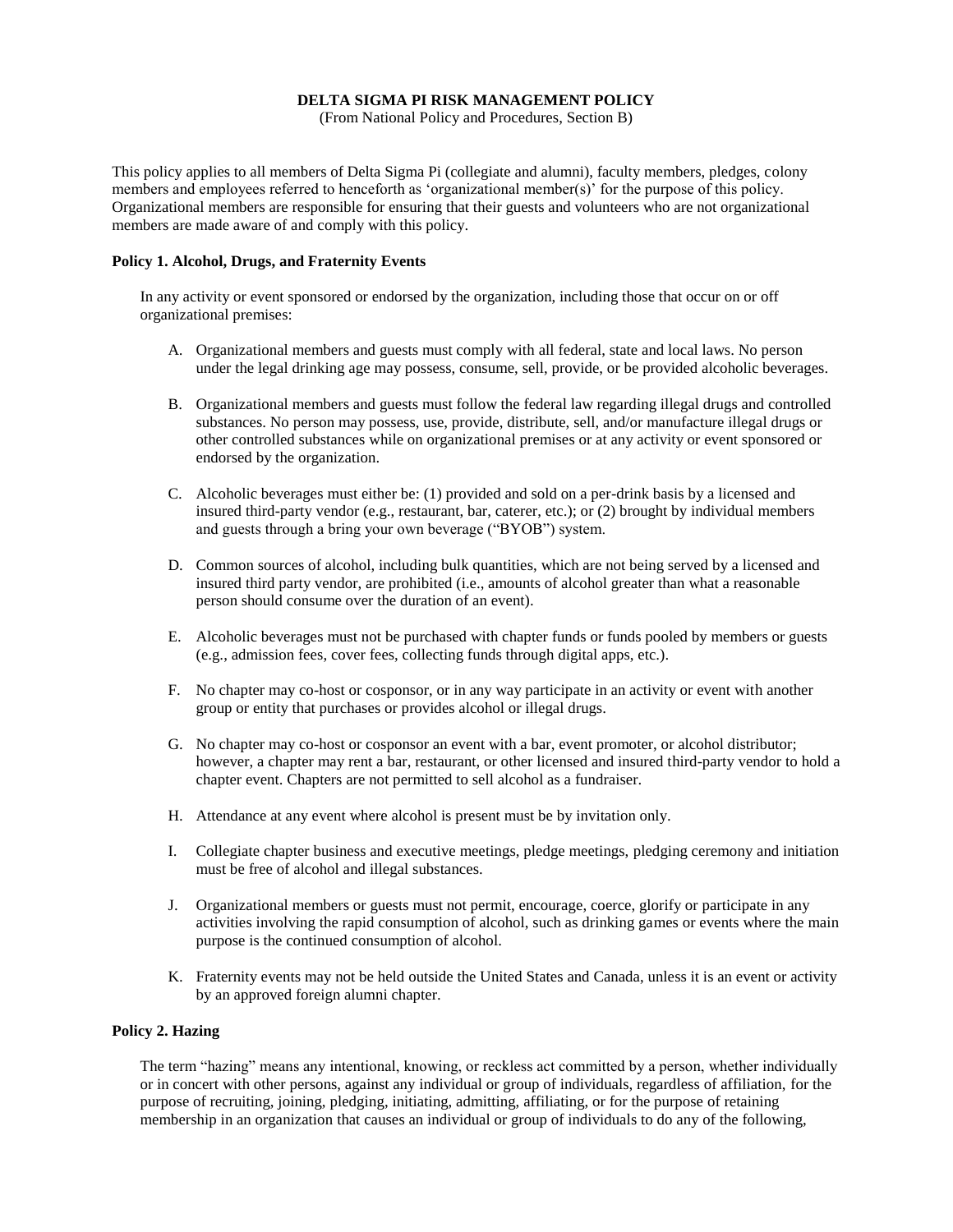regardless of a person's willingness to participate:

- A. Be coerced to violate federal, state, local law, or Delta Sigma Pi policy.
- B. Be coerced to consume any food, liquid, alcohol, drug, or other substance in any non-customary manner which subjects the individual or group of individuals to a substantial risk of emotional or physical harm which includes but is not limited to sickness, vomiting, intoxication, or unconsciousness.
- C. Endure brutality of a physical nature, including but not limited to whipping, beating, paddling, branding, dangerous physical activity, or exposure to elements or endure threats of such conduct that results in mental or physical harm.
- D. Endure brutality of a mental nature, including but not limited to activity adversely affecting the mental health or dignity of the individual, sleep deprivation, exclusion from social contact or conduct that could result in extreme embarrassment or endure threats of such conduct that results in mental or physical harm.
- E. Endure any other activity which adversely affects the health and safety of an individual, including but not limited to the disruption of academic performance or class attendance, required designated driving programs, line ups, calisthenics, or personal, physical, or financial servitude.

# **Policy 3. Discrimination**

Discrimination against or harassment of any individual for reason of race, ethnicity, creed, religion, sex, sexual orientation, gender identity, marital status, national origin, age, disability or veteran status is specifically prohibited. Accordingly, equal access to employment opportunities, membership, educational programs, financial assistance and all other fraternal activities is extended to all persons.

### **Policy 4. Assault & Battery**

In any activity or event sponsored or endorsed by Delta Sigma Pi, no chapter, member or guest will engage in or permit assault and battery, as defined in the state statutes in which the activity or event occurs.

# **Policy 5. Sexual Misconduct**

No organizational member or guest will engage in or permit sexist or sexually abusive behavior, sexual harassment, non-consensual sexual activity, sexual violence, domestic violence, dating violence, stalking, or sexual exploitation. For the purposes of this policy:

- A. Consent is the affirmative, unambiguous, and voluntary agreement to engage in a specific sexual activity during a sexual encounter.
- B. Sexual harassment is unwelcome conduct of a sexual nature.
- C. Sexual violence is any physical sexual act perpetrated against a person's will or where a person is incapable of giving consent (e.g. due to an individual's age or use of drugs or alcohol, or because of an intellectual or other disability prevents the individual from having the capacity to give consent).
- D. Domestic violence is a pattern of abusive behavior that is used by an intimate partner to gain or maintain power and control over the other intimate partner. Domestic violence can be physical, sexual, emotional, economic, or psychological actions or threats of actions that influence another person.
- E. Dating violence is defined as violence committed by a person who is or has been in a social relationship of a romantic or intimate nature with the victim; and where the existence of such a relationship will be determined based on a consideration of the following factors: the length of the relationship, the type of relationship, and the frequency of interaction between the persons involved in the relationship.